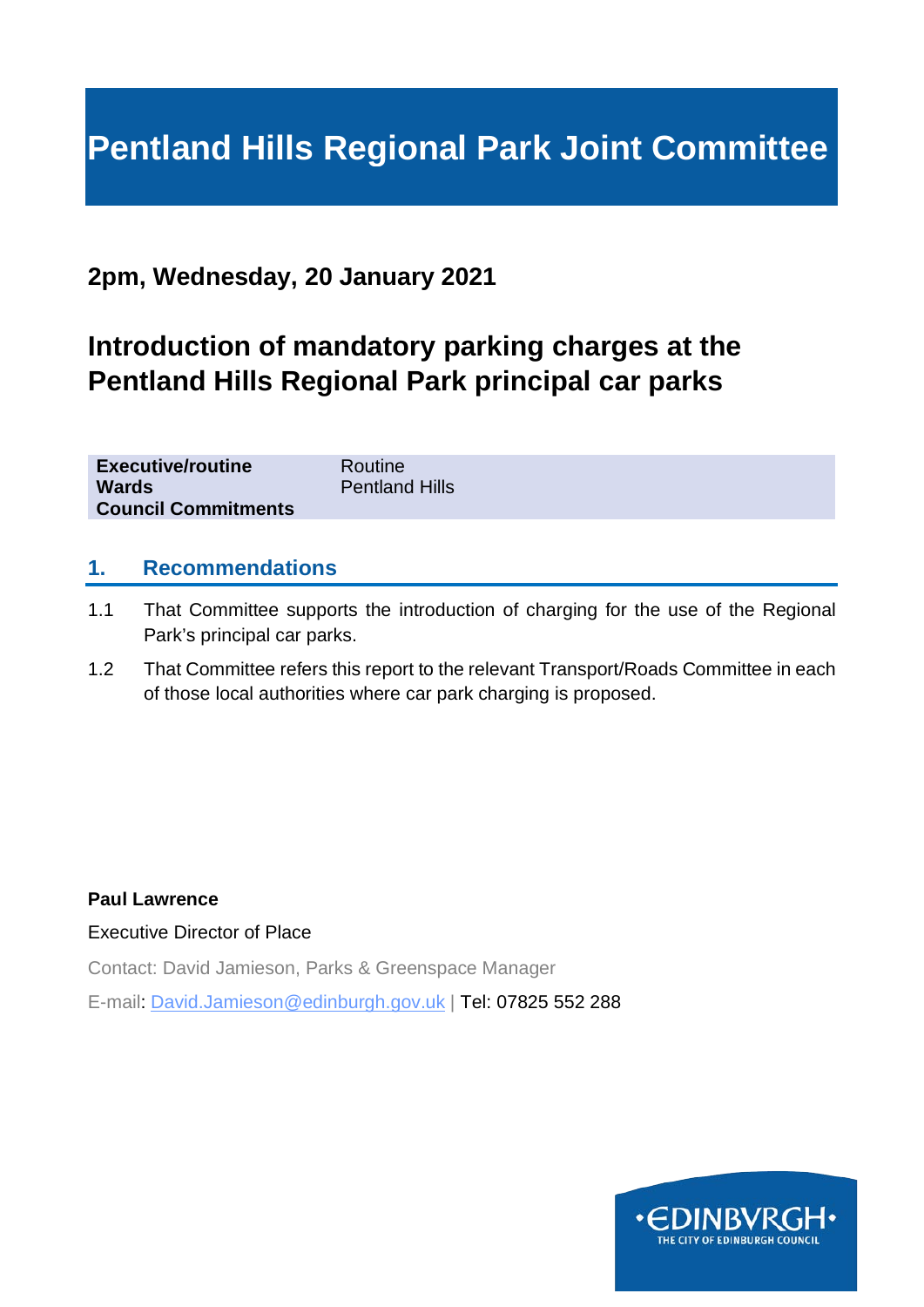# **Report**

# **Introduction of mandatory parking charges at the Pentland Hills Regional Park principal car parks**

# **2. Executive Summary**

2.1 Recent years have witnessed a range of growing traffic management pressures on the Pentland Hills Regional Park, exacerbated during the current Coronavirus pandemic. This report considers the opportunity of charging for car parking at the principal car parks, making recommendations based in part on an engagement exercise carried out with the public in late November / early December 2020.

## **3. Background**

- 3.1 The PHRP has been growing in popularity over the years, with significantly more visitors accessing its principal beauty spots during the current Covid-19 pandemic. The last survey conducted in 2005/06 estimated 600,000+ annual visitors to the Park.
- 3.2 The PHRP team provides visitor and land management services that enable people to enjoy the landscape and wildlife of the Pentland Hills without damaging its environment. This allows them to engage with nature, take physical exercise and participate in outdoor recreational activities. Protection of the upland environment that people come to enjoy is therefore a key role for the regional park.
- 3.3 Many of the 18 car parks in the Regional Park (Appendix 1) were originally created to alleviate local problems which occurred when inconsiderate parking blocked farm and residential access. However, ever-increasing access to the hills by motorvehicles means that they are regularly reaching full capacity, resulting in significant vehicle displacement at the most popular sites, which is detrimental to relationships with adjacent farmers and land managers, and undermines the effectiveness of parking provision.
- 3.4 Inconsiderate parking outside of the designated car parks cannot be controlled directly by the PHRP service. Rather, the relevant Roads Authority needs to introduce and enforce appropriate measures, such as parking restrictions through double-yellow-lining and/or Road Traffic Regulation Orders. Where parking is dangerous or is causing a road obstruction, Police Scotland is the enforcing authority.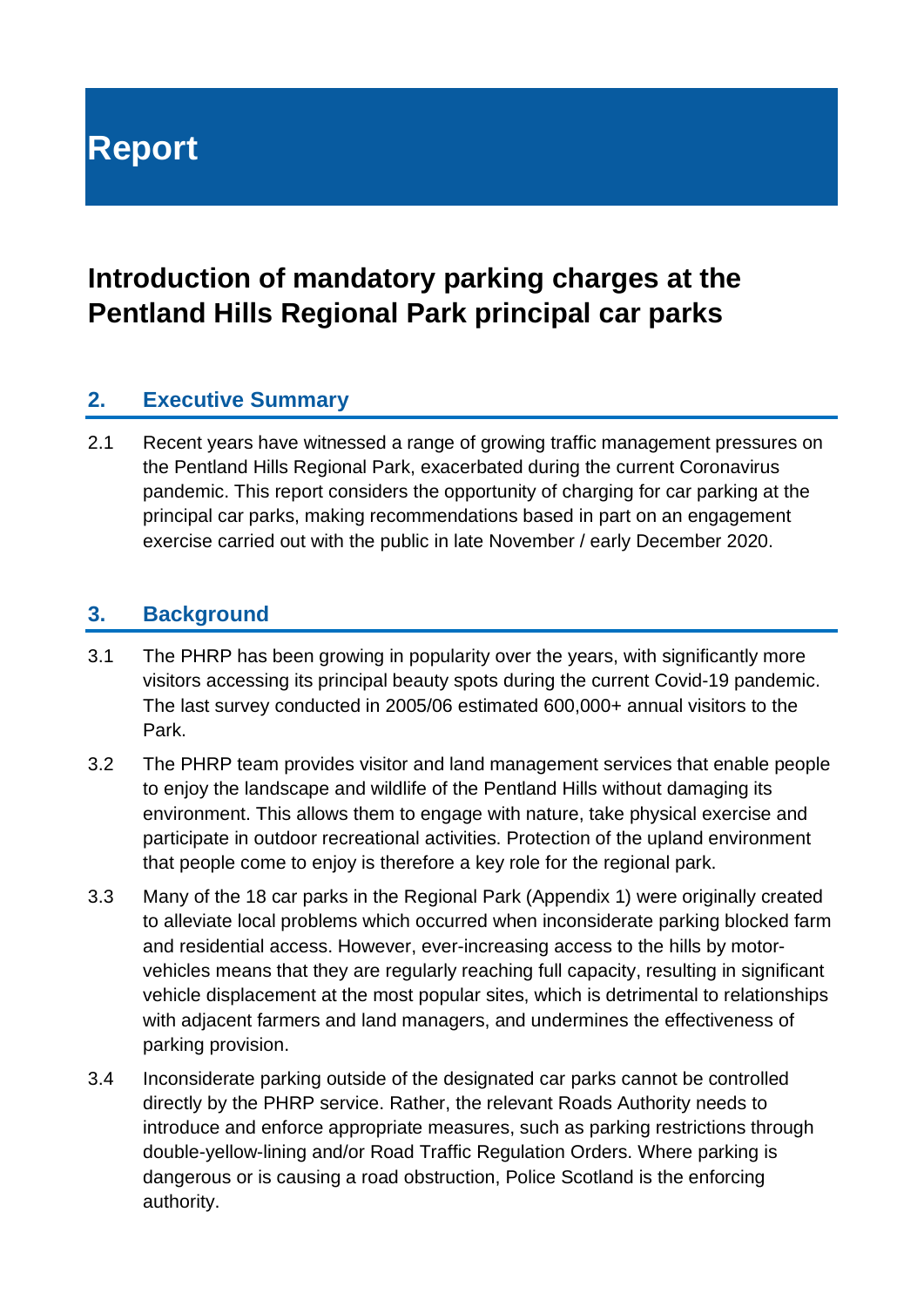- 3.5 At its meeting of 16<sup>th</sup> March 2012, the Joint Committee determined not to introduce mandatory parking fees at Regional Park car parks following concerns raised by Midlothian Council Transportation Policy Officers, who felt that this would displace parking at Flotterstone onto the adjacent A702 trunk road. Instead, a voluntary contributions scheme was introduced at the Flotterstone, Threipmuir, Bonaly, Swanston and Harlaw car parks, initially for cash contributions, and latterly via the online/phone RingGo facility. A suggested donation of £2 is advertised (and more options via RingGo), with all funds raised used only for new 'added value' projects within the Regional Park.
- 3.6 While a private landowner can (subject to planning permission) create parking facilities and levy a charge, a local authority requires to follow a statutory process under the Road Traffic Regulation Act 1984. This requirement applies even if a charge is not enforced. The legal process follows several stages:
	- Formal Consultation the Roads Authority writes to statutory bodies and other interested parties. This initial consultation is intended to establish whether there are any fundamental issues that would stop the proposal going any further. There is no right of objection at this stage.
	- Public Consultation the proposal is advertised in the press and representations are invited. There is the right to object at this stage and all sustained objections are addressed at Committee where the decision is made whether or not to proceed.
	- If the decision is made to proceed, a Traffic Regulation Order (TRO) will be made. Further press notice is required at this stage stating the date when the Order will come into effect.
	- The scheme can then be implemented. The TRO process from beginning to end can take between nine and twelve months; but may take longer.

# **4. Main report**

- 4.1 Between 06/11/2020 to 04/12/2020 the Pentland Hills Regional Park held an online public engagement exercise. The engagement centred around anti-social behaviour and traffic management problems, which had been exacerbated by the Covid-19 pandemic. From 1864 responses, 66.35% supported charging; 20.78% favoured no charge introduction; and 12.88% were unsure / did not answer.
- 4.2 It has been possible to extrapolate data from respondents stating that they live in the Regional Park. Of these 203 respondents, only 19 provided a postcode which confirms that they live within the PHRP (Appendix 4). The remainder live close to the Regional Park in areas such as Balerno, Currie or Bonaly. Of this group, 116 agreed or strongly agreed with charging for parking, as opposed to 54 who disagreed or strongly disagreed with charging.
- 4.3 Community groups that responded included 4<sup>th</sup> Currie Brownies and the 42<sup>nd</sup> Pentland Scout Group. They supported the introduction of parking charges.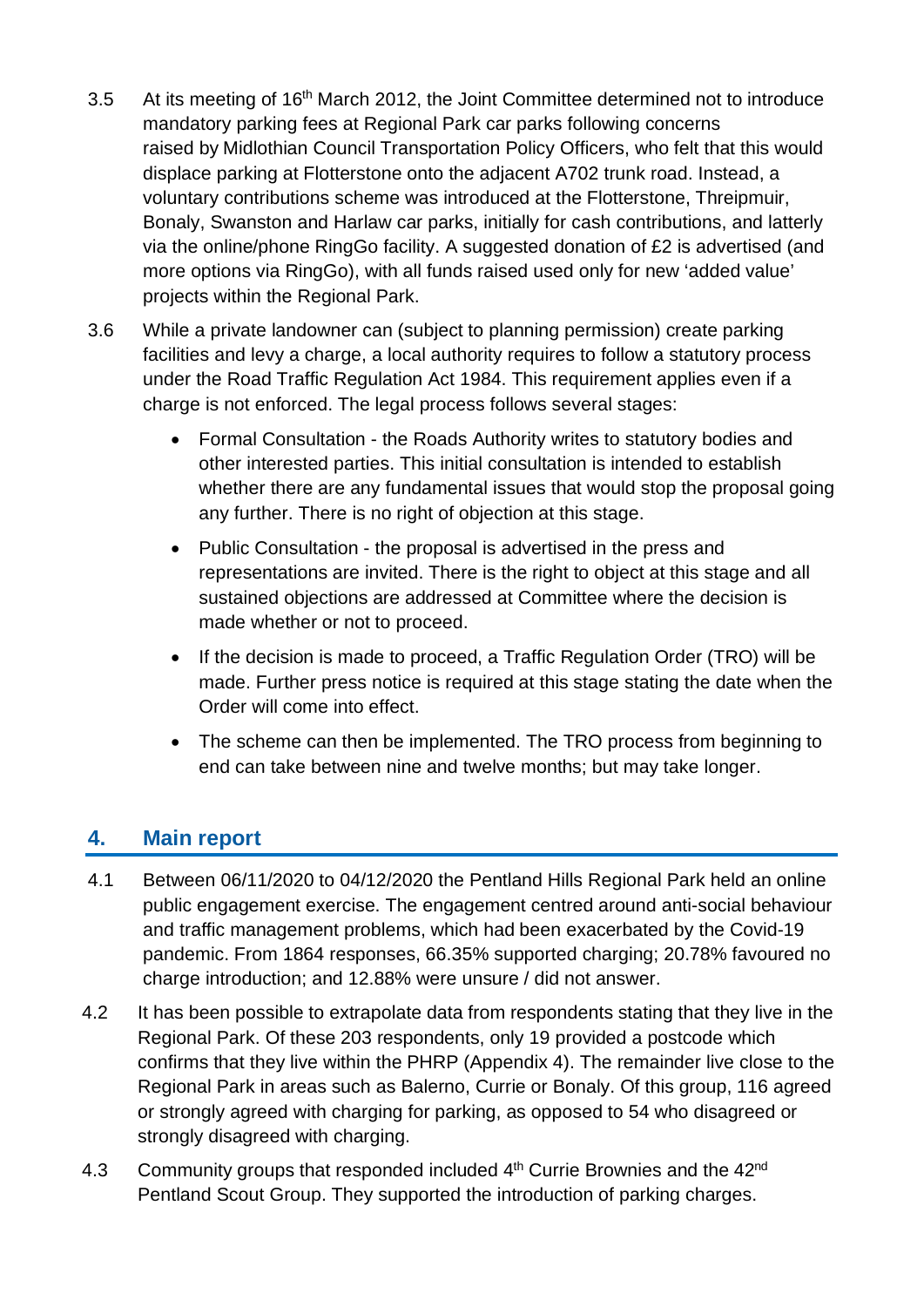- 4.4 28 other organisations responded, including the British Horse Society, Scottish Campaign for National Parks, Malleny Angling Ltd, The Scottish Rights of Way and Access Society, Rosebery Estate Partnership and Friends of the Pentlands. Of these, 23 (82%) agreed or strongly agreed with the introduction of parking charges. However, Malleny Angling Ltd, probably the biggest organisational user of Harlaw car park, was strongly against charging because of concerns about its potential impact on their angling business.
- 4.5 Regarding the introduction of an annual permit scheme, 52% were in favour of such a scheme, with 25% against.
- 4.6 An overwhelming majority (90%, 1574 respondents) felt that money raised from car park charges should be retained by the Regional Park for infrastructure such as car park and path improvements. It is therefore considered important that to retain the support of those visiting the Park any car park charging solution ringfences income to be spent in the PHRP.

# **5. Next Steps**

**Option 1: Charge for car parks using City of Edinburgh Council facilities such as ticket machines and traffic wardens and Midlothian Council facilities at Flotterstone.**

- 5.1 Ensure surrounding roads are adequately covered by parking restrictions such as double-yellow lines or clearways (Mansfield Road, Rigg Road, Harlaw Road).
- 5.2 Investigate the practicalities of a discount scheme for regular users.
- 5.3 Source ticketing machines and introduce enforcement by Traffic Wardens using existing contract arrangements.
- 5.4 Any income generated would be part of the overall Council transport budget to improve roads and associated infrastructure. The charges would not be a revenue and a necessary agreement would need to be made for an annual reinvestment to PHRP maintenance of car park infrastructure and possibly footpath upgrading.

## **Option 2: Charge for car parks using a private contractor.**

- 5.5 Ensure surrounding roads are adequately covered by parking restrictions such as double-yellow lines or clearways.
- 5.6 Investigate the practicalities of a discount scheme for regular users.

Contract a private company to install ANPR (Automated Number Plate Recognition) CCTV systems which automatically penalise vehicles that have not purchased a ticket. The expected revenue would be 100% of ticket sales to the Regional Park, with the private company retaining revenue from fined vehicles. Evidence suggests that this option presents a higher likelihood of parking fee compliance. It can also incorporate a discount scheme for regular users.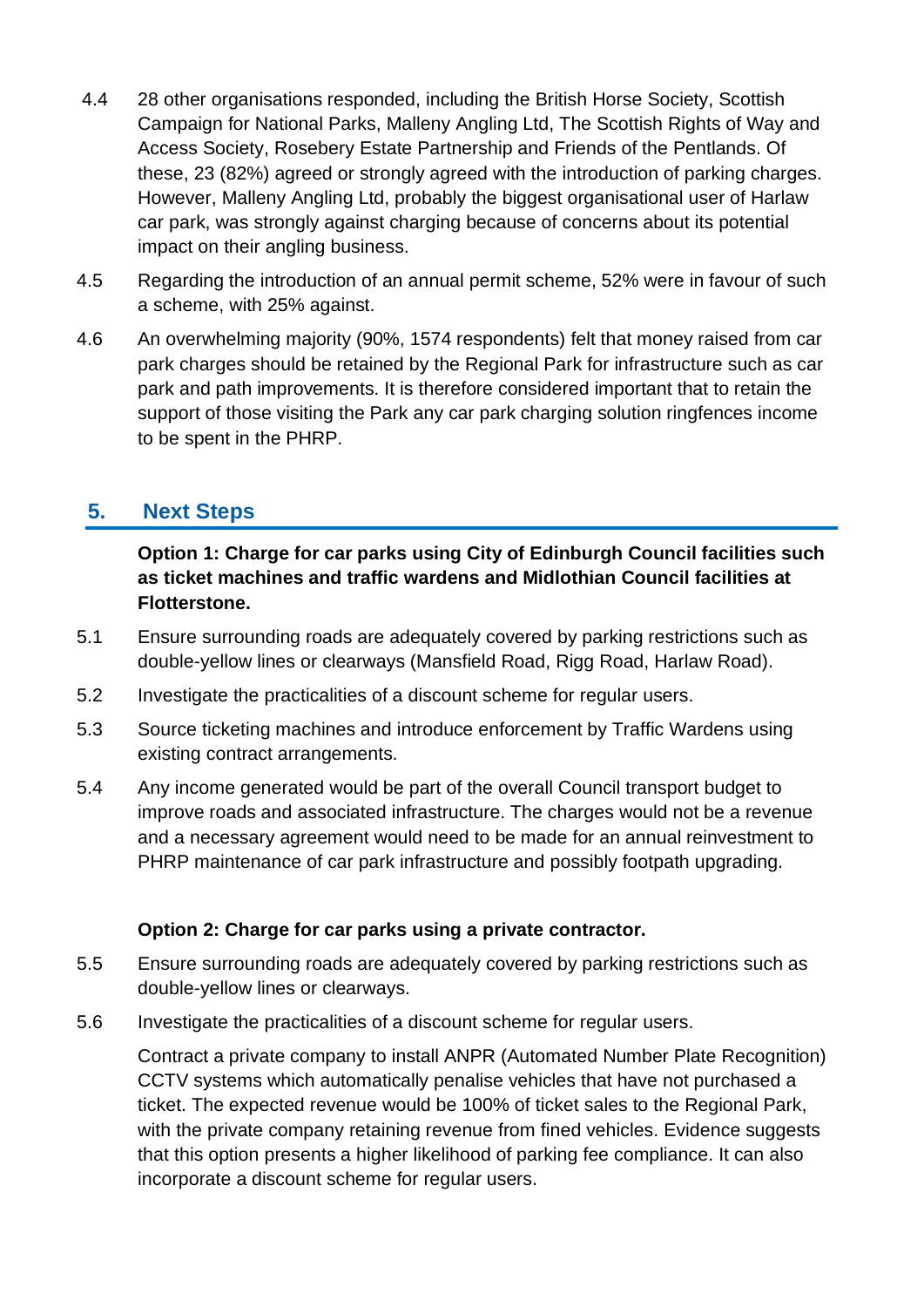## **Option 3: Continue with existing donation scheme.**

- 5.7 Ensure surrounding roads are adequately covered by parking restrictions such as double-yellow lines or clearways.
- 5.8 Improve the publicity around this scheme to increase donation rate.
- 5.9 Explore additional/improved contactless donation to supplement the cash boxes already in place.
- 5.10 Find another design for cash donation boxes to deter theft and promote donation. It should be noted that valuable staff resource is deployed to empty and process the cash donation boxes.

# **6. Financial impact**

- 6.1 Option 1 Initial set-up costs (provision of electricity to car parks), but ongoing costs to private parking attendant company (no quote available yet).
- 6.2 Option 2 Initial set-up costs (provision of electricity to car parks), but lower ongoing costs (no quote available yet).
- 6.3 Option 3 Estimated budget of £6,000 for new cash box design and new signage. On-going cost with regards to PHRP staff to empty and process the donation.

# **7. Stakeholder/Community Impact**

- 7.1 An initial meeting to explore solutions was held with Ward members and stakeholder representatives on 5 August 2020.
- 7.2 PHRP Joint Committee held on 8 September 2020.
- 7.3 PHRP Consultative Forum on 27 October 2020.
- 7.4 PHRP Public Engagement Exercise from 06/11/2020 to 04/12/2020.

# **8. Background reading/external references**

- 8.1 Introduction of Charges for Car Parking Informal Consultation Report, item 6 PHRP Joint Committee, 22 July 2011
- 8.2 Car Parking Charges Update, item 7 PHRP Joint Committee, 16 March 2012
- 8.3 "2005-06 Pentland Hills Visitor Survey"

# **9. Appendices**

9.1 Appendix 1 Parking areas in the Pentland Hills Regional Park, table and map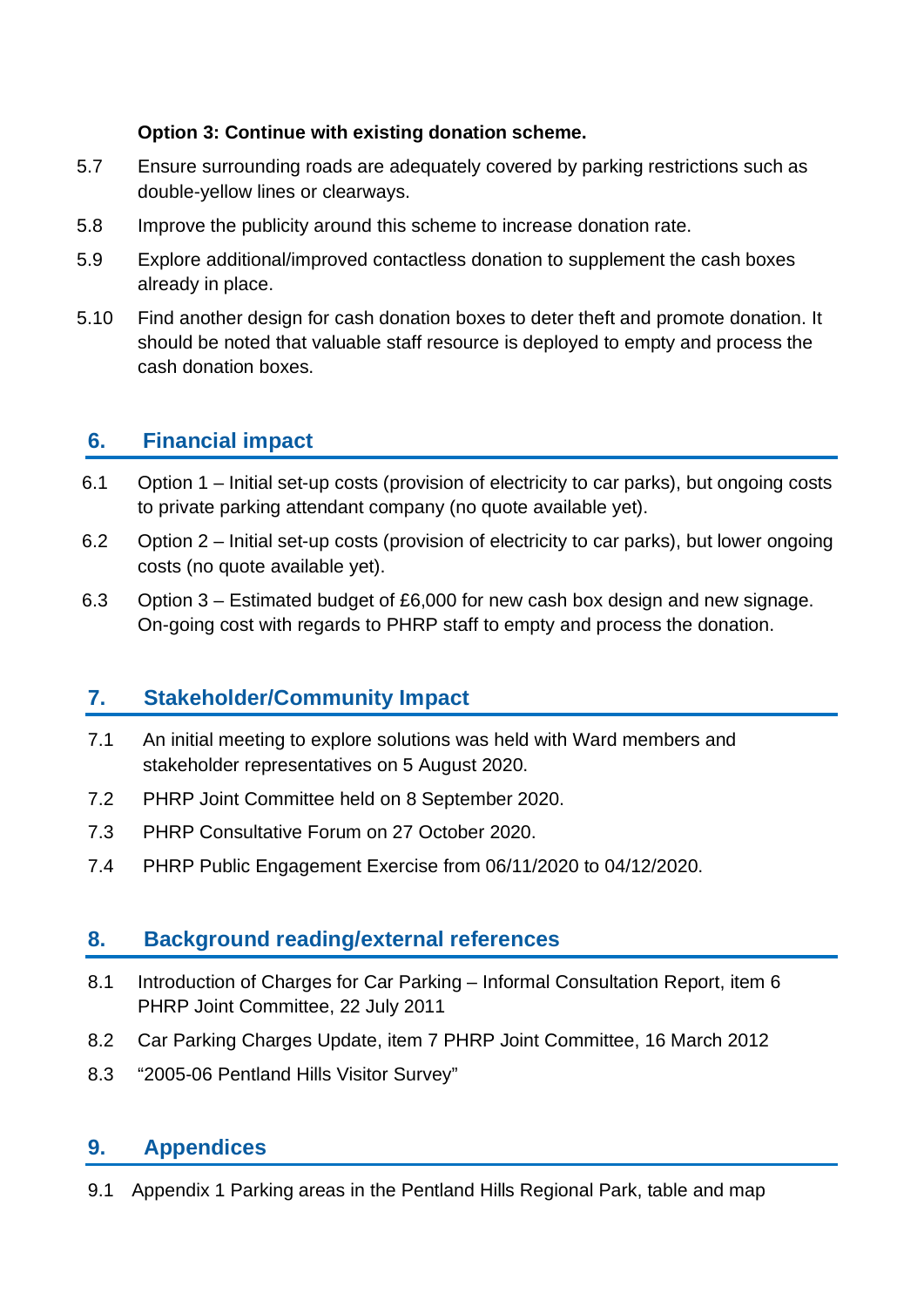- 9.2 Appendix 2 2020 Public Engagement section on the introduction of mandatory car park charges
- 9.3 Appendix 3 Main themes and sample of comments from the Public Engagement comments on introduction of mandatory car park charges proposal
- 9.4 Appendix 4 2020 Public Engagement on the introduction of mandatory car park charges: Question 17 & 18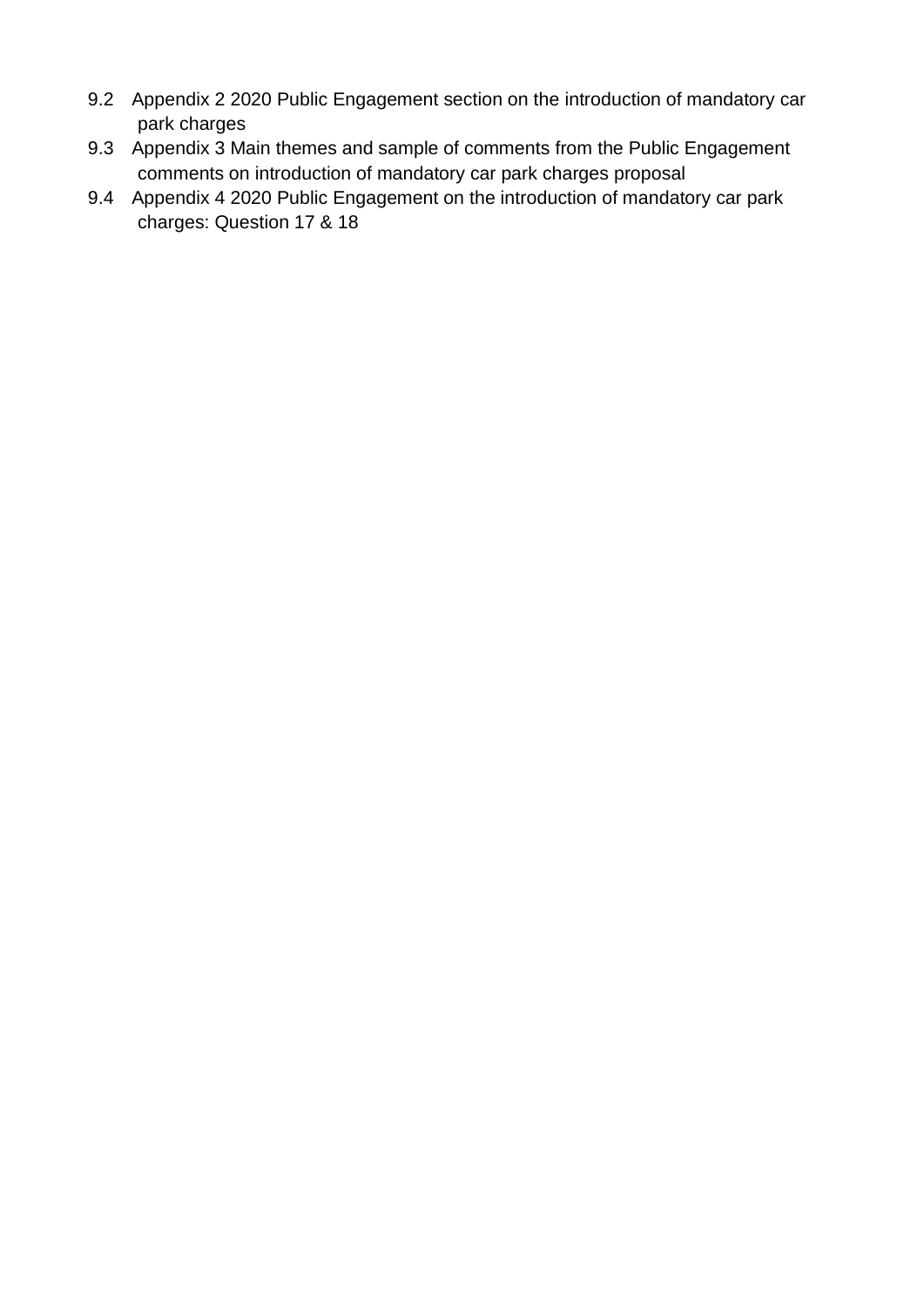# **Appendix 1**

**Parking areas in the Pentland Hills Regional Park, table and map.**

| <b>Entrances to</b><br>the Regional<br><b>Park where</b><br>parking is<br>possible    | <b>Spaces</b> | <b>Blue</b><br>badge<br>spaces | description                  | LA area                                               | Owner /<br>responsibility       | <b>Notes</b>                                             |
|---------------------------------------------------------------------------------------|---------------|--------------------------------|------------------------------|-------------------------------------------------------|---------------------------------|----------------------------------------------------------|
| Carlops                                                                               | 14            |                                | Car park                     | <b>Scottish</b><br><b>Borders</b><br>Council<br>(SBC) | <b>SBC</b>                      | Informal.<br>Not in<br><b>PHRP</b>                       |
| Nine Mile<br><b>Burn</b><br><b>EH26 9LZ</b>                                           | 10            | $\overline{0}$                 | Car park                     | Midlothian<br>Council<br>(MLC)                        | <b>MLC</b>                      | Some<br>spaces<br>used by<br>residents                   |
| <b>Kirk Road</b><br>End                                                               | 8             | $\overline{0}$                 | Lay-by                       | <b>MLC</b>                                            | <b>Bear</b><br>Scotland         |                                                          |
| Flotterstone<br><b>Visitor</b><br>Information<br>Point & café<br>EH <sub>26</sub> OPP | 68            | 3                              | Car park                     | <b>MLC</b>                                            | <b>MLC</b>                      | Donation<br>box in place                                 |
| Castlelaw                                                                             | 6             | $\overline{0}$                 | Car park                     | <b>MLC</b>                                            | Ministry of<br>Defence<br>(MoD) | Informal<br>parking<br>area                              |
| <b>Boghall</b><br><b>EH107DX</b>                                                      | 20            | $\mathbf 0$                    | Car park                     | <b>MLC</b>                                            | <b>SRUC</b>                     | Due to be<br>reduced in<br>size                          |
| Hillend<br>Upper<br><b>EH10 7DU</b>                                                   | 24            | $\mathbf 0$                    | Car park                     | <b>MLC</b>                                            | <b>MLC</b>                      | Probably<br>due to be<br>redeveloped<br>by<br>Midlothian |
| Hillend<br>Lower<br><b>EH10 7DU</b>                                                   | 12            | $\mathbf 0$                    | Car park                     | <b>MLC</b>                                            | <b>MLC</b>                      | Probably<br>due to be<br>redeveloped<br>by<br>Midlothian |
| Swanston<br><b>EH107DS</b>                                                            | 30            | $\mathbf 0$                    | Car park                     | The City<br>of<br>Edinburgh<br>Council<br>(CEC)       | <b>CEC</b>                      | Donation<br>box in place                                 |
| Dreghorn,<br>car park                                                                 | 20            | $\overline{0}$                 | Parking on<br>access<br>road | <b>CEC</b>                                            | MoD                             | No access<br>for some<br>time due to<br>works            |
| Laverockdale<br><b>EH13 0QX</b>                                                       | N/A           | N/A                            | <b>Street</b><br>parking     | <b>CEC</b>                                            | <b>CEC</b>                      | Residential<br>area                                      |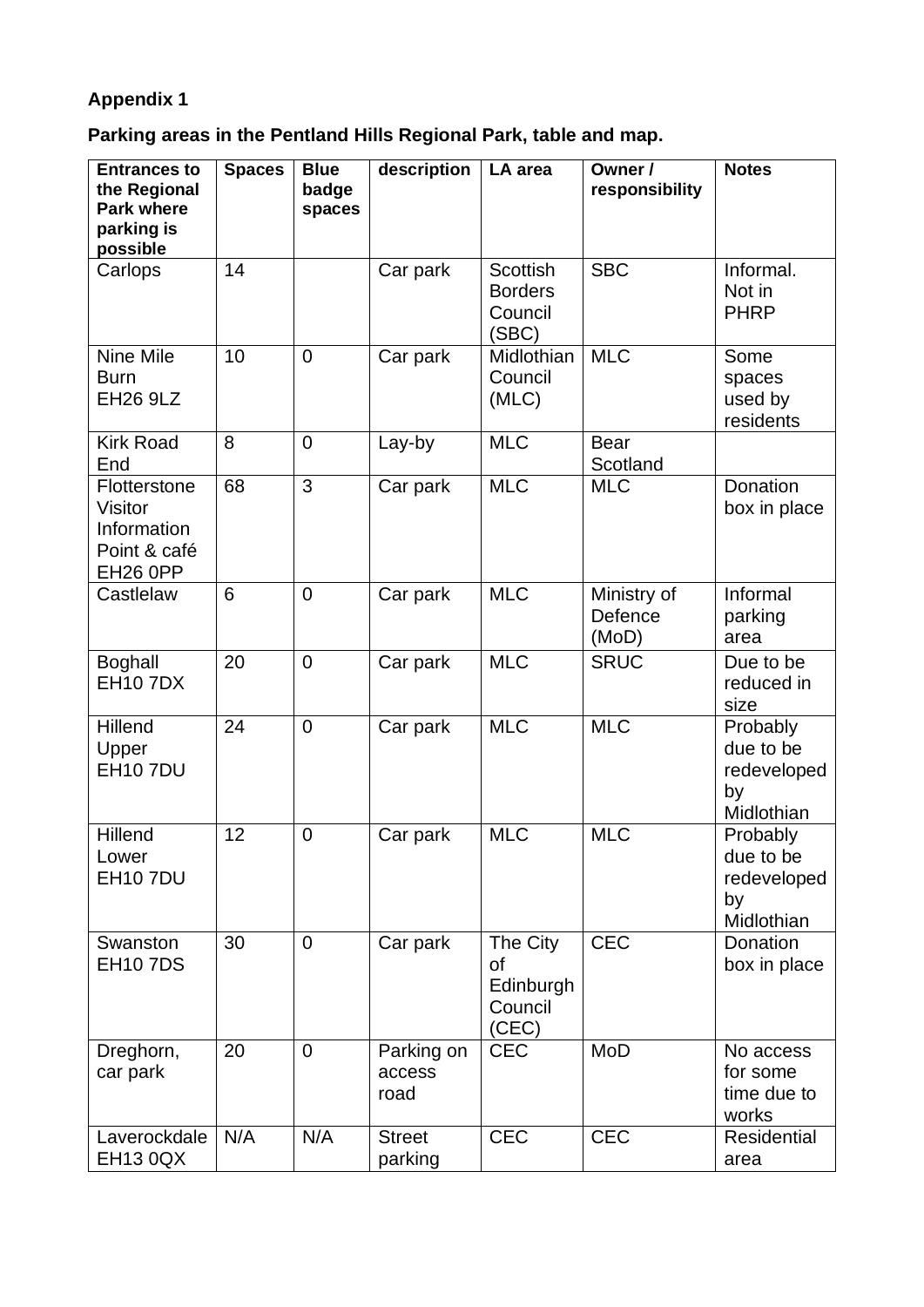| <b>Bonaly</b><br><b>Country Park</b><br>Upper<br><b>EH13 0PB</b>                  | 25                                 | $\mathbf 0$    | Car park                 | <b>CEC</b> | <b>CEC</b>                                                 | Donation<br>box in<br>place. Half<br>car park<br>grassed and<br>requiring<br>upgrade |
|-----------------------------------------------------------------------------------|------------------------------------|----------------|--------------------------|------------|------------------------------------------------------------|--------------------------------------------------------------------------------------|
| <b>Bonaly</b><br><b>Country Park</b><br>Lower<br>(Torphin Rd)<br><b>EH13 0PB</b>  | 30                                 | $\overline{0}$ | <b>Street</b><br>parking | <b>CEC</b> | <b>CEC</b>                                                 | Not used by<br>residents -<br>entirety<br>available for<br><b>PHRP</b><br>parking    |
| Torphin<br>Quarry,<br>street<br>parking, free,<br>EH13 0PQ                        | N/A                                | N/A            | <b>Street</b><br>parking | <b>CEC</b> | <b>CEC</b>                                                 | Used by<br>residents at<br>top of road                                               |
| Harlaw<br><b>Visitor</b><br>Information<br>Point /<br>Reservoir<br><b>EH147AS</b> | $31 + 20$<br>on<br>access<br>track | 3              | Car park                 | <b>CEC</b> | CEC (access<br>track owned<br>by Rosebery<br>Estates)      | Donation<br>box in place                                                             |
| Threipmuir<br>Reservoir<br><b>EH14 7JS</b>                                        | 50                                 | 3              | Car park                 | <b>CEC</b> | <b>CEC</b>                                                 | <b>Donation</b><br>box in place<br>(broken)                                          |
| Little<br>Vantage                                                                 | 6                                  | $\overline{0}$ | Car park                 | <b>WLC</b> | <b>WLC</b>                                                 |                                                                                      |
| Harperrig<br>Reservoir<br>EH27 8DH                                                | 12                                 | $\overline{0}$ | Car park                 | <b>WLC</b> | Owned<br>privately but<br><b>CEC/WLC</b><br>responsibility |                                                                                      |

From the table above, the principal car parks can be identified as **Flotterstone, Threipmuir, Harlaw and Bonaly (Upper and Lower).**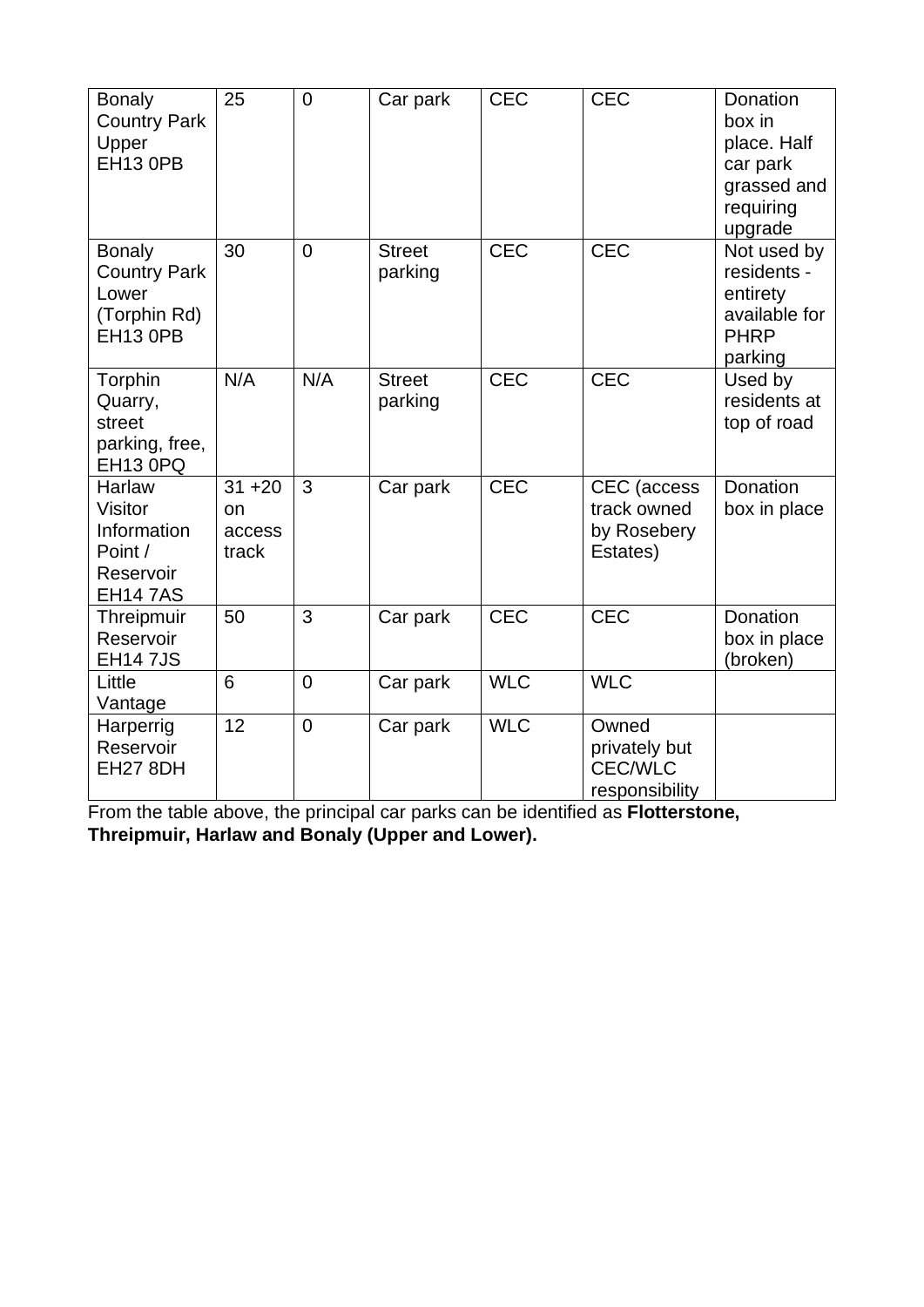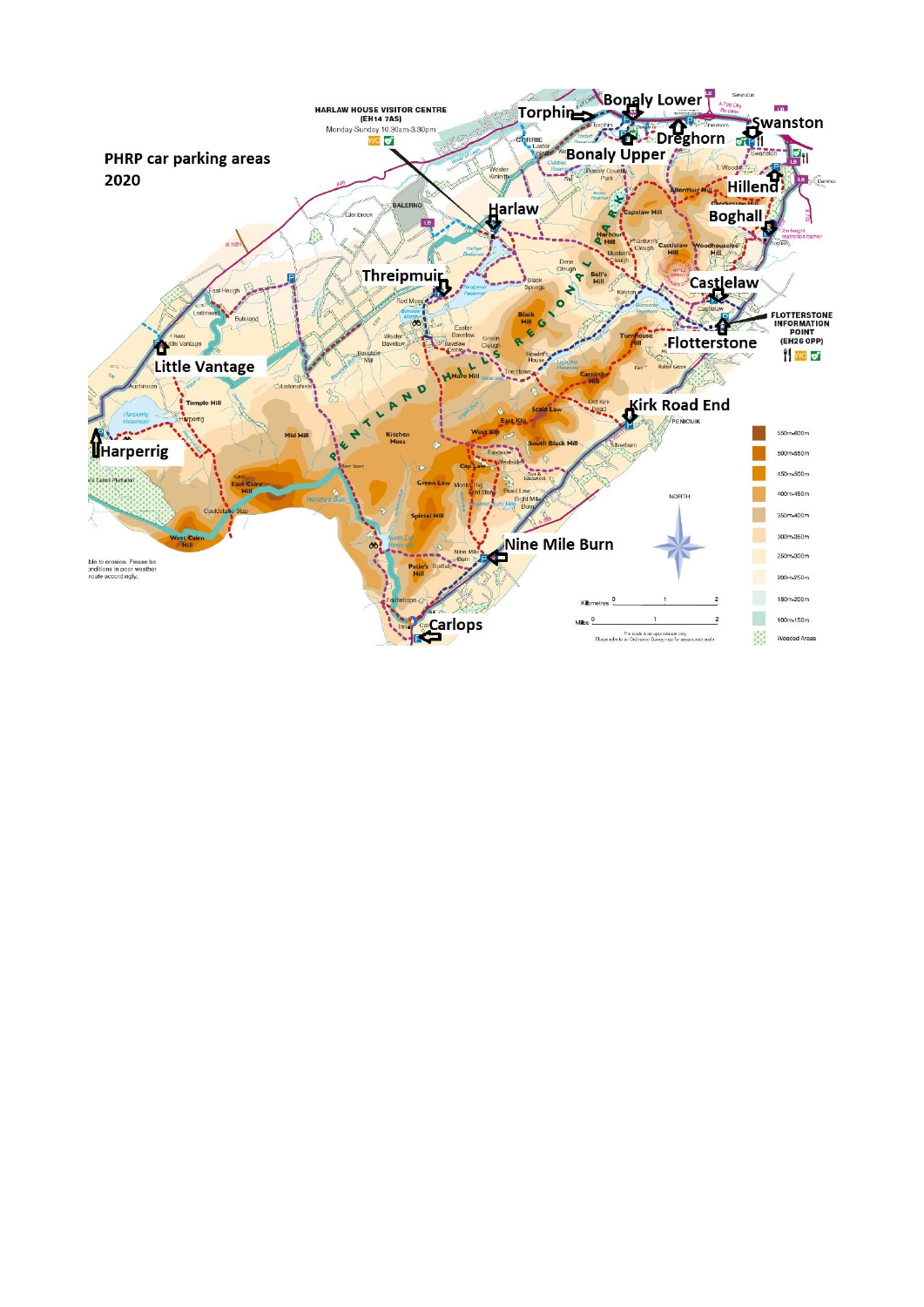## **Appendix 2**

## **2020 Public Engagement section on the introduction of mandatory car park charges**

### **Current Issues**

The regional park needs to be able to fund its valued conservation and recreational management programmes. PHRP car parks are currently free to park in, unlike most other similar countryside destinations. Free parking encourages visitors to use their vehicles to access the regional park rather than public transport, walking or cycling. This can lead to overfull car parks and associated issues.

### **Our proposed solution**

Introduction of car parking charges. Rates to be decided.

Creation of a "regular visitor" pass which would enable regular visitors to pay an affordable annual fee.

Displacement parking to be minimised by creation of Clearway on A702 and double-yellow lines (and / or clearways) around other carparks.

Charging should be done in such a way that it does not disrupt traffic flow at entrances to car parks, and allows essential vehicles access without charging them

Funds to be used for improvement of car parks, regional park footpaths and other recreational management improvements.

#### **Things to consider**

Charging for car parks could impact those on low incomes already struggling to pay for fuel, tax, vehicle insurance etc – but the ten other parking areas for the regional park would remain free.

We introduced a donation scheme at these car parks in 2017-2018, with suggested £2 donation for parking. Although the scheme is used by some, it clearly does not reflect the usage of the car parks in question.

## **Question 17**

**Would you support the introduction of an annual charging scheme similar to a residents' permit?** Yes/ No/ Not sure

#### **Question 18**

**To what extent do you agree or disagree with the following statements in relation to car parks?**

*a/ "Car parking charges should be introduced at the four principal car parks in the regional park."*

*Please select only one item: Strongly Agree/Agree/Neither Agree or Disagree/ Disagree / Strongly Disagree*

#### **b/** *"Income raised through these charges should go towards regional park infrastructure (e.g. car park and path improvement)."*

*Please select only one item Strongly Agree/ Agree/ Neither Agree or Disagree/ Disagree/ Strongly Disagree*

#### **Question 19**

**Please let us know any comments you have on proposals.**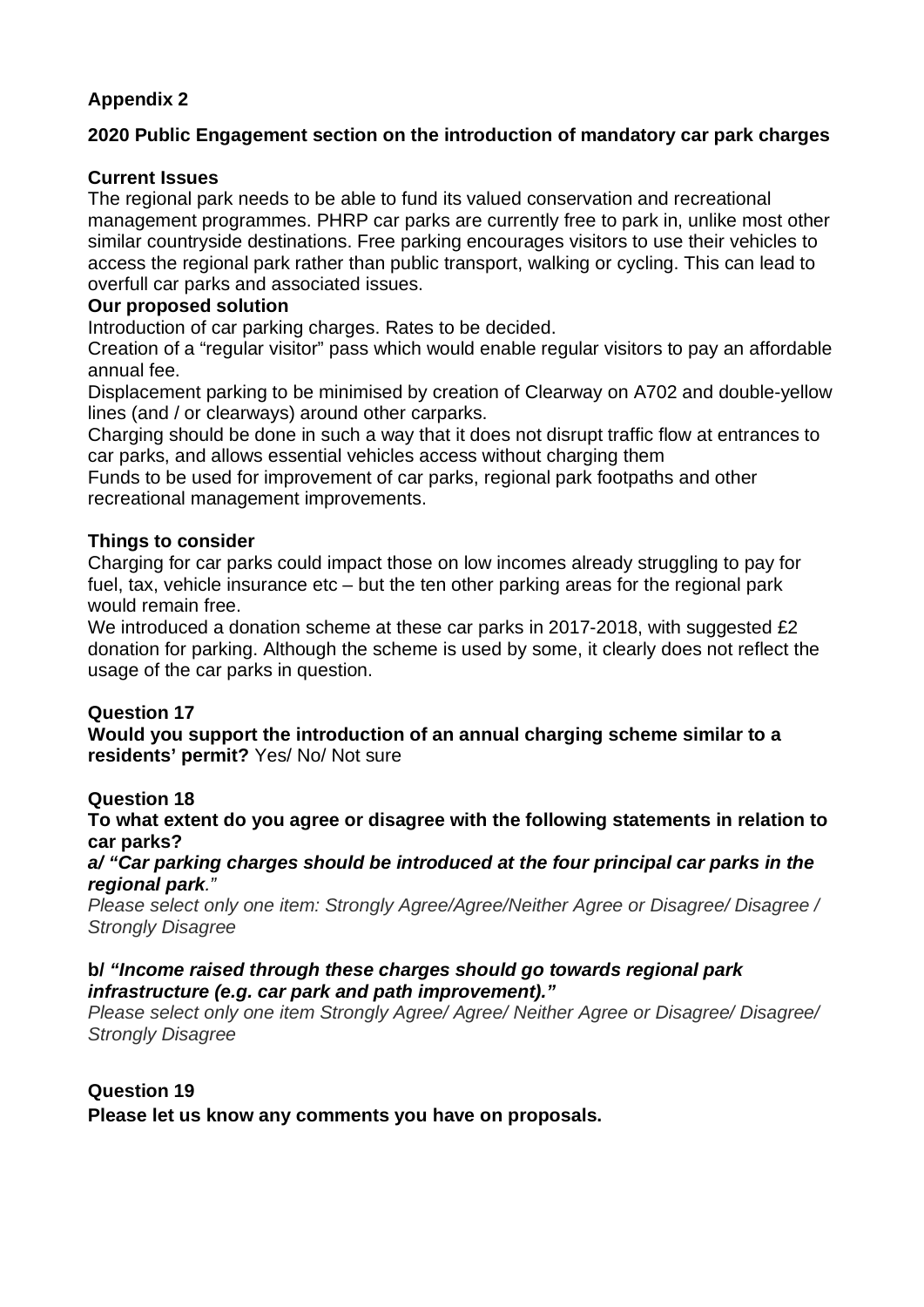## **Appendix 3**

## **A small selection of comments to highlight each main theme from the recent Public engagement.**

#### **Comments from those supporting charges (66.35%) included the following**

*"Have no issues with parking charges that go towards the upkeep of the park and for facilities"*

*"The money collected would have to back to the Pentlands upkeep"*

*"Please also improve access & parking for bikes & other sustainable transport"*

*"Needs to be enforced otherwise some drivers will still park without paying"*

*"£2 a day is a reasonable charge"*

*Must include means for electronic payment. Common, say in lake District national trust carparks"*

*"If you are talking charges per hour like those in town then NO I do not agree"*

*"This has to be carefully planned as there is the risk that people will park outside the designated car park to avoid paying any charges and in doing so create chaos on the access roads."* 

*"People should be discouraged from driving to the car parks on the edge of the city (Swanston, Bonaly, Hillend and Dreghorn). People should be able to get there on foot, bike or public transport…there need to be more places to lock bikes."*

*"I would be happy to pay to park in the 4 main carparks but not sure I'd want to pay an annual charge unless i was guaranteed a space. I may consider though it and look on it as a donation to help the upkeep and protect an area I love,"* 

*"I make a point of always paying via ringo when I visit, but it's not that well sign posted and I'm not surprised people miss it."*

*"if someone can afford to run a car, they can afford £2 to park"* 

*"Do not make it voluntary. No one will pay it"*

#### **Comments from those NOT supporting charges (20.78%)**

*"I strongly believe it is the government's responsibility to fund looking after the car parks. It should be encouraged to exercise and enjoy the hills for all the mental and physical benefits that come from it…"*

*"We pay council tax. Car park should be free"* 

*"For many, this is a local park which they should not have to pay for by, effectively, an additional tax"*

*"I don't agree with any charging. Full car parks mean you are a victim of your own success. Larger car parks? More car parks in different places?"*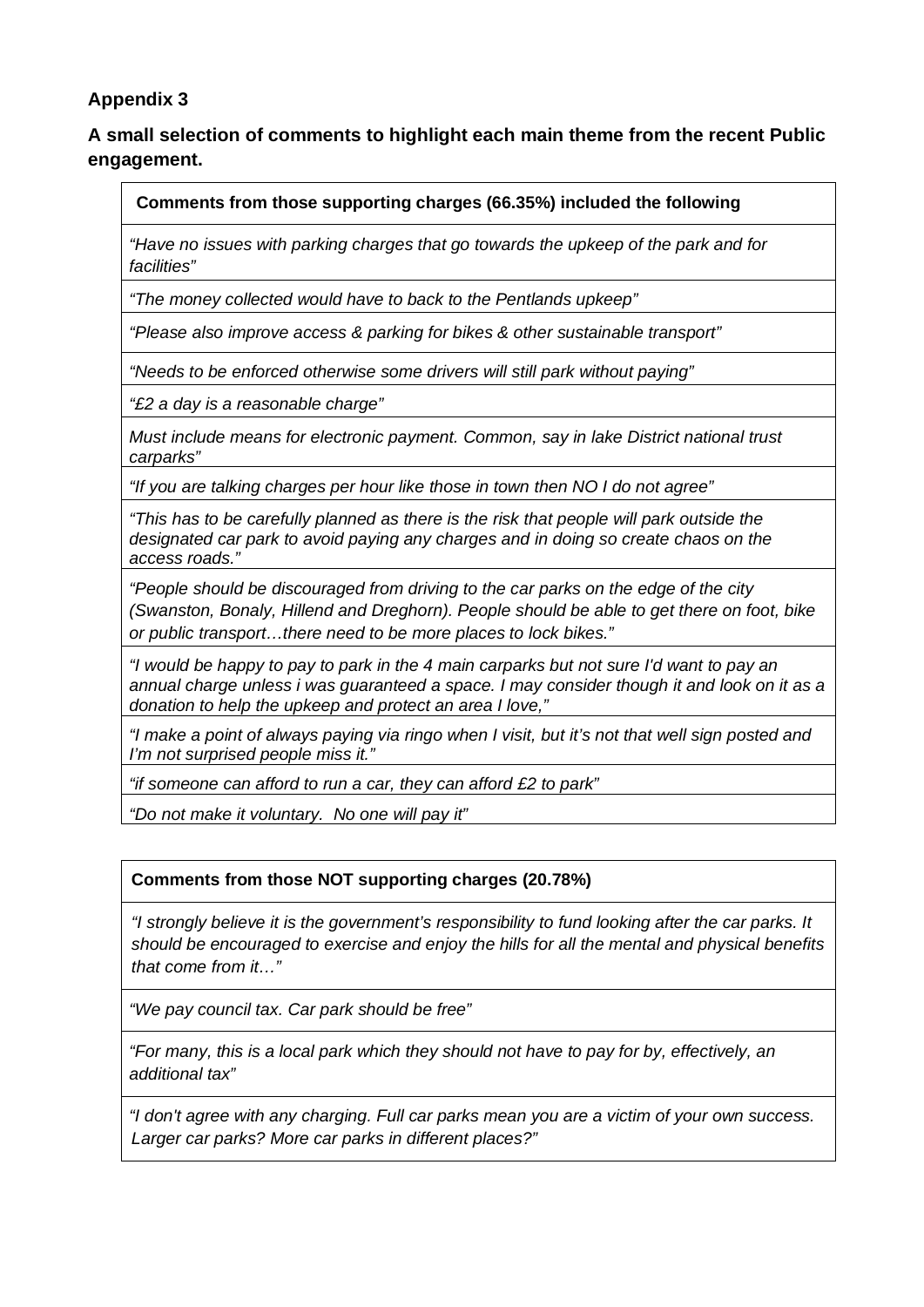*"Paying to park will discourage people to visit. For someone who goes up to Harlaw about 5 days a week if I were to pay to park I would not be going. I would park further away and walk like most other people"*

*"Parking should be for blue badge holders only and should be free"*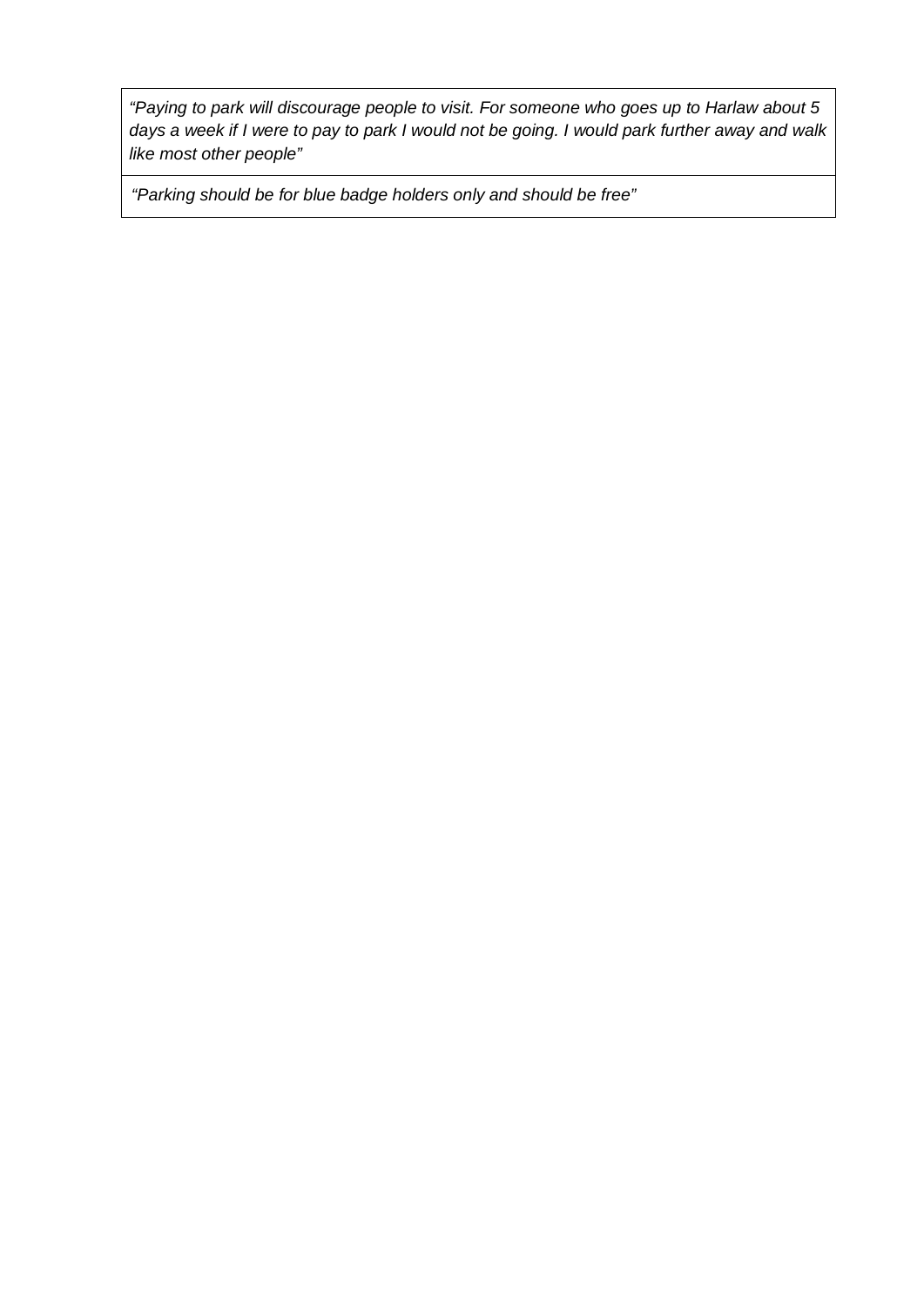## **Appendix 4 2020 Public Engagement on the introduction of mandatory car park charges Question 17 & 18**

The questionnaire attempted to capture those who were resident within the Regional Park boundary. A boundary map was provided with this question.

- 203 respondents selected resident
- 1,669 respondents selected non resident

On investigating the answers, it appears some respondents have selected being resident when they are outside the boundary but living in neighbouring locations.

Using postcode data provided:

- 19 were actual postcodes within the Regional Park boundary
- 24 did not leave their postcode
- 160 were in neighbouring postcodes covering areas including Balerno, Currie, Bonaly and Colinton.

Using the above info on actual resident views for question 17 and 18 we find the following results:

#### **Question 17: Would you support the introduction of an annual charging scheme similar to a residents' permit?**

#### **Original results**

| -            |              |         |
|--------------|--------------|---------|
| Option       | <b>Total</b> | Percent |
| Yes          | 964          | 51.50%  |
| No           | 475          | 25.37%  |
| Not sure     | 408          | 21.79%  |
| Not Answered | 25           | 1.34%   |

#### Using the above info **on actual resident views** we obtain the following results

| <b>Option</b> | <b>Total</b> | <b>Percent</b> |
|---------------|--------------|----------------|
| Yes           |              | 42%            |
| <b>No</b>     |              | 32%            |
| Not sure      |              | 21%            |
| Not answered  |              | 5%             |

#### **Non-resident views** results

| <b>Option</b> | Total | <b>Percent</b> |
|---------------|-------|----------------|
| Yes           | 84    | 53%            |
| No            | 50    | 32%            |
| Not sure      | 24    | 14%            |
| Not answered  |       | 1%             |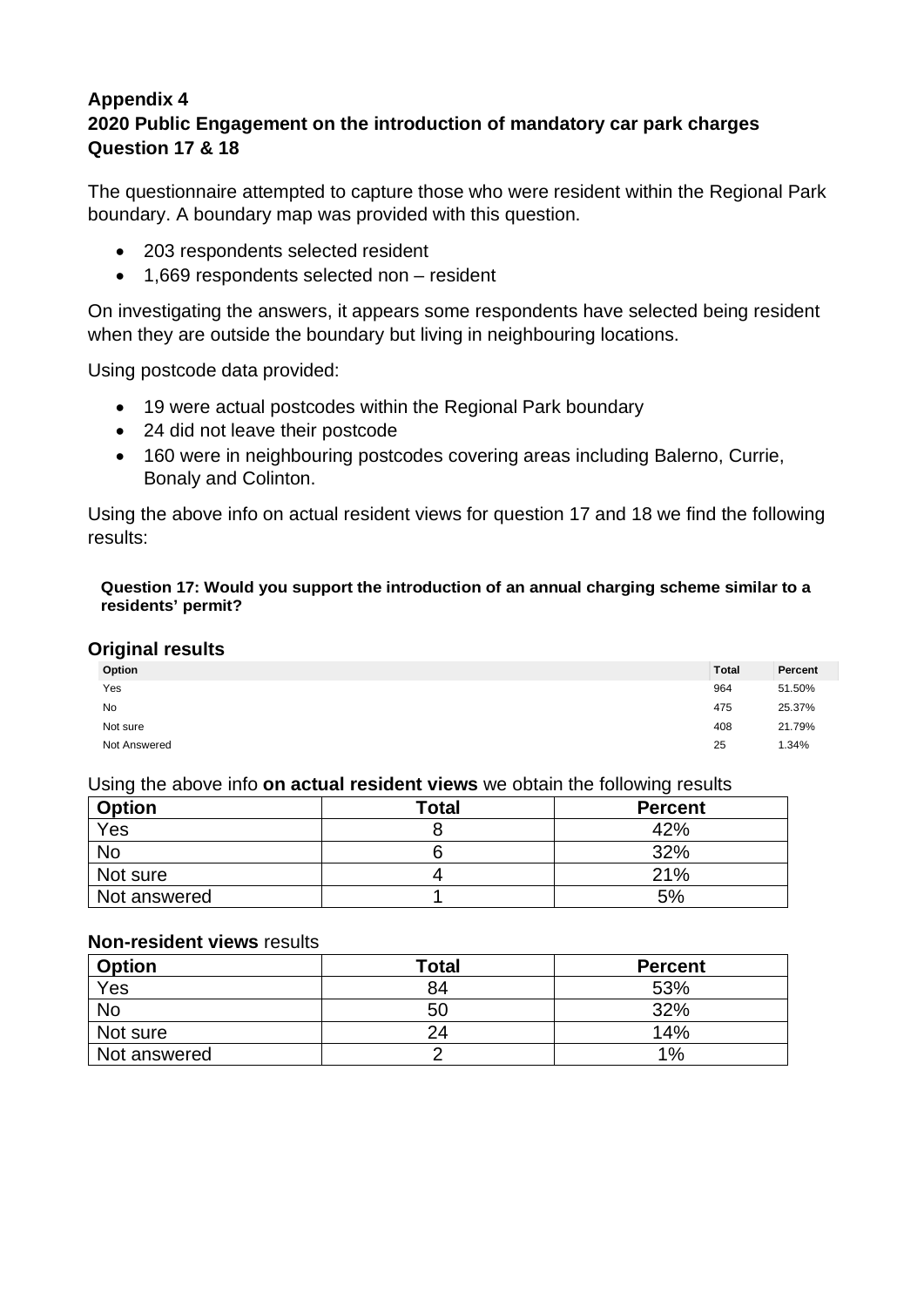**Question 18: To what extent do you agree or disagree with the following statements in relation to car parks?**

*Car park proposals agreement - Car parking charges should be introduced at the four principal car parks in the regional park.*

#### **Original results**

| -                         |              |         |
|---------------------------|--------------|---------|
| Option                    | <b>Total</b> | Percent |
| Strongly agree            | 590          | 31.52%  |
| Agree                     | 652          | 34.83%  |
| Neither agree or disagree | 233          | 12.45%  |
| <b>Disagree</b>           | 164          | 8.76%   |
| Strongly disagree         | 225          | 12.02%  |
| Not Answered              | 8            | 0.43%   |
|                           |              |         |

#### Using the above info **on actual resident views** we obtain the following results

| <b>Option</b>             | Total | <b>Percent</b> |
|---------------------------|-------|----------------|
| Strongly agree            |       | 32%            |
| Agree                     |       | 26%            |
| Neither agree or disagree |       | 16%            |
| <b>Disagree</b>           |       | 5%             |
| Strongly disagree         |       | 21%            |
| Not answered              |       |                |

#### **Non-resident views** results

| <b>Option</b>             | <b>Total</b> | <b>Percent</b> |
|---------------------------|--------------|----------------|
| Strongly agree            | 55           | 34%            |
| Agree                     | 39           | 24%            |
| Neither agree or disagree | 24           | 15%            |
| <b>Disagree</b>           |              | 8%             |
| Strongly disagree         | 28           | 18%            |
| Not answered              |              | 1%             |

*Car park proposals agreement - Income raised through these charges should go towards regional park infrastructure (e.g. car park and path improvement).*

#### **Original results**

| Option                    | <b>Total</b> | Percent |
|---------------------------|--------------|---------|
| Strongly agree            | 1194         | 63.78%  |
| Agree                     | 380          | 20.30%  |
| Neither agree or disagree | 141          | 7.53%   |
| Disagree                  | 34           | 1.82%   |
| Strongly disagree         | 90           | 4.81%   |
| Not Answered              | 33           | 1.76%   |

#### Using the above info **on actual resident views** we obtain the following results

| <b>Option</b>             | <b>Total</b> | <b>Percent</b> |
|---------------------------|--------------|----------------|
| Strongly agree            | ГU           | 53%            |
| Agree                     |              | 26%            |
| Neither agree or disagree |              | 16%            |
| <b>Disagree</b>           |              |                |
| Strongly disagree         |              | 5%             |
| Not answered              |              |                |